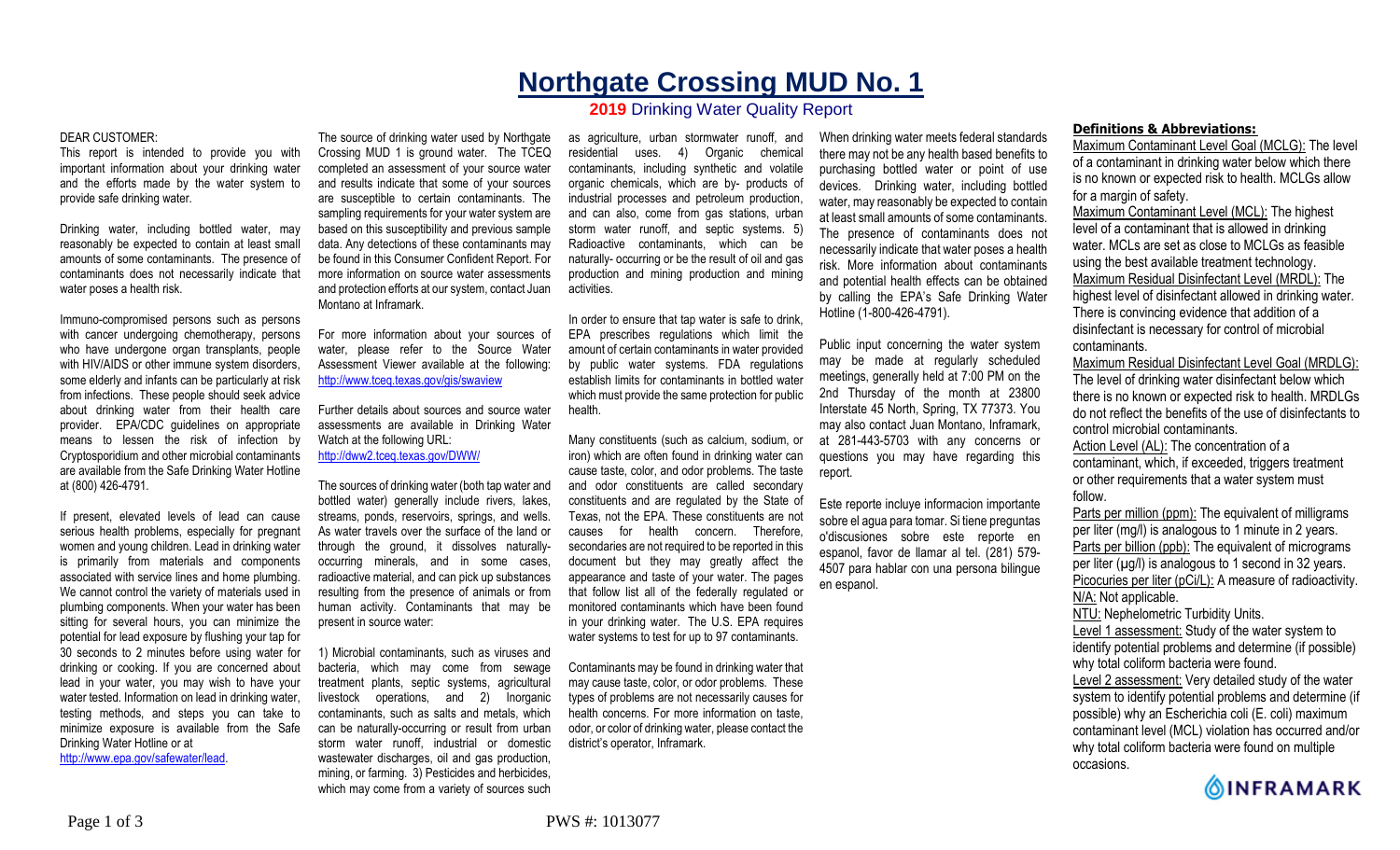| <b>Substance</b>                                                                                                                                                                                                                                           | <b>Unit</b><br><b>of</b><br><b>Measure</b> | Year | <b>MCL</b>                         | Average<br>Level<br><b>Detected</b>  | Minimum - Maximum<br>Level<br><b>Detected</b>            | <b>MCLG</b>    | <b>In</b><br>Compliance | <b>Typical Sources</b>                                                                                                        |  |  |
|------------------------------------------------------------------------------------------------------------------------------------------------------------------------------------------------------------------------------------------------------------|--------------------------------------------|------|------------------------------------|--------------------------------------|----------------------------------------------------------|----------------|-------------------------|-------------------------------------------------------------------------------------------------------------------------------|--|--|
| Radioactive Contaminants (Regulated at the Water Plant)                                                                                                                                                                                                    |                                            |      |                                    |                                      |                                                          |                |                         |                                                                                                                               |  |  |
| <b>Combined Radium</b>                                                                                                                                                                                                                                     | pCi/L                                      | 2016 | 5                                  | 1.5                                  | $1.5 - 1.5$                                              | $\mathbf 0$    | <b>Yes</b>              | Erosion of natural deposits.                                                                                                  |  |  |
| <b>Unregulated Contaminants</b>                                                                                                                                                                                                                            |                                            |      |                                    |                                      |                                                          |                |                         |                                                                                                                               |  |  |
| Dibromochloromethane                                                                                                                                                                                                                                       | ppb                                        | 2019 | N/A                                | 1.3                                  | $1.3 - 1.3$                                              | N/A            | <b>Yes</b>              | By-product of drinking water disinfection.                                                                                    |  |  |
| Unregulated contaminants are those for which EPA has not established drinking water standards. The purpose of unregulated contaminant monitoring is to assist EPA in determining the occurrence of unregulated contaminants in<br>regulation is warranted. |                                            |      |                                    |                                      |                                                          |                |                         |                                                                                                                               |  |  |
| <b>Inorganic Contaminants (Regulated at the Water Plant)</b>                                                                                                                                                                                               |                                            |      |                                    |                                      |                                                          |                |                         |                                                                                                                               |  |  |
| Fluoride                                                                                                                                                                                                                                                   | ppm                                        | 2018 | 4                                  | 0.7                                  | $0.7 - 0.7$                                              | 4              | <b>Yes</b>              | Erosion of natural deposits; water additive which promotes strong teeth; discharge from fertilizer and<br>aluminum factories. |  |  |
| Barium                                                                                                                                                                                                                                                     | ppm                                        | 2018 | $\overline{2}$                     | 0.11                                 | $0.11 - 0.11$                                            | $\overline{2}$ | Yes                     | Discharge of drilling wastes; discharge from metal refineries; erosion of natural deposits.                                   |  |  |
| <b>Disinfectant Byproducts</b>                                                                                                                                                                                                                             |                                            |      |                                    |                                      |                                                          |                |                         |                                                                                                                               |  |  |
| <b>Total Trihalomethanes</b>                                                                                                                                                                                                                               | ppb                                        | 2019 | 80                                 | 5.1                                  | $5.1 - 5.1$                                              | $\mathbf 0$    | <b>Yes</b>              | By-product of drinking water disinfection.                                                                                    |  |  |
| <b>Substance</b>                                                                                                                                                                                                                                           | Unit<br><b>of</b><br><b>Measure</b>        | Year | <b>MRDL</b>                        | Average<br>Level<br><b>Detected</b>  | Minimum - Maximum<br>Level<br><b>Detected</b>            | <b>MRDLG</b>   | In.<br>Compliance       | <b>Typical Sources</b>                                                                                                        |  |  |
| <b>Maximum Residual Disinfectant Level</b>                                                                                                                                                                                                                 |                                            |      |                                    |                                      |                                                          |                |                         |                                                                                                                               |  |  |
| <b>Chlorine Residual</b>                                                                                                                                                                                                                                   | ppm                                        | 2019 | 4.0                                | 2.24                                 | $1.89 - 2.42$                                            | 4.0            | Yes                     | Water additive used to control microbes.                                                                                      |  |  |
| <b>Substance</b>                                                                                                                                                                                                                                           | Unit<br><b>of</b><br><b>Measure</b>        | Year | 90th<br><b>Percentile</b><br>Value | <b>EPA</b><br><b>Action</b><br>Level | Number of<br><b>Results above</b><br><b>Action Level</b> | <b>MCLG</b>    | $\ln$<br>Compliance     | <b>Typical Sources</b>                                                                                                        |  |  |
| Lead and Copper (Regulated at Customers Tap)                                                                                                                                                                                                               |                                            |      |                                    |                                      |                                                          |                |                         |                                                                                                                               |  |  |
| Lead                                                                                                                                                                                                                                                       | ppb                                        | 2019 | $\mathbf{0}$                       | 15                                   | 0                                                        | 0              | <b>Yes</b>              | Corrosion of household plumbing systems; erosion of natural deposits.                                                         |  |  |
| Copper                                                                                                                                                                                                                                                     | ppm                                        | 2019 | 0.036                              | 1.3                                  | 0                                                        | 1.3            | <b>Yes</b>              | Corrosion of household plumbing systems, erosion of natural deposits; leaching from wood<br>preservatives.                    |  |  |